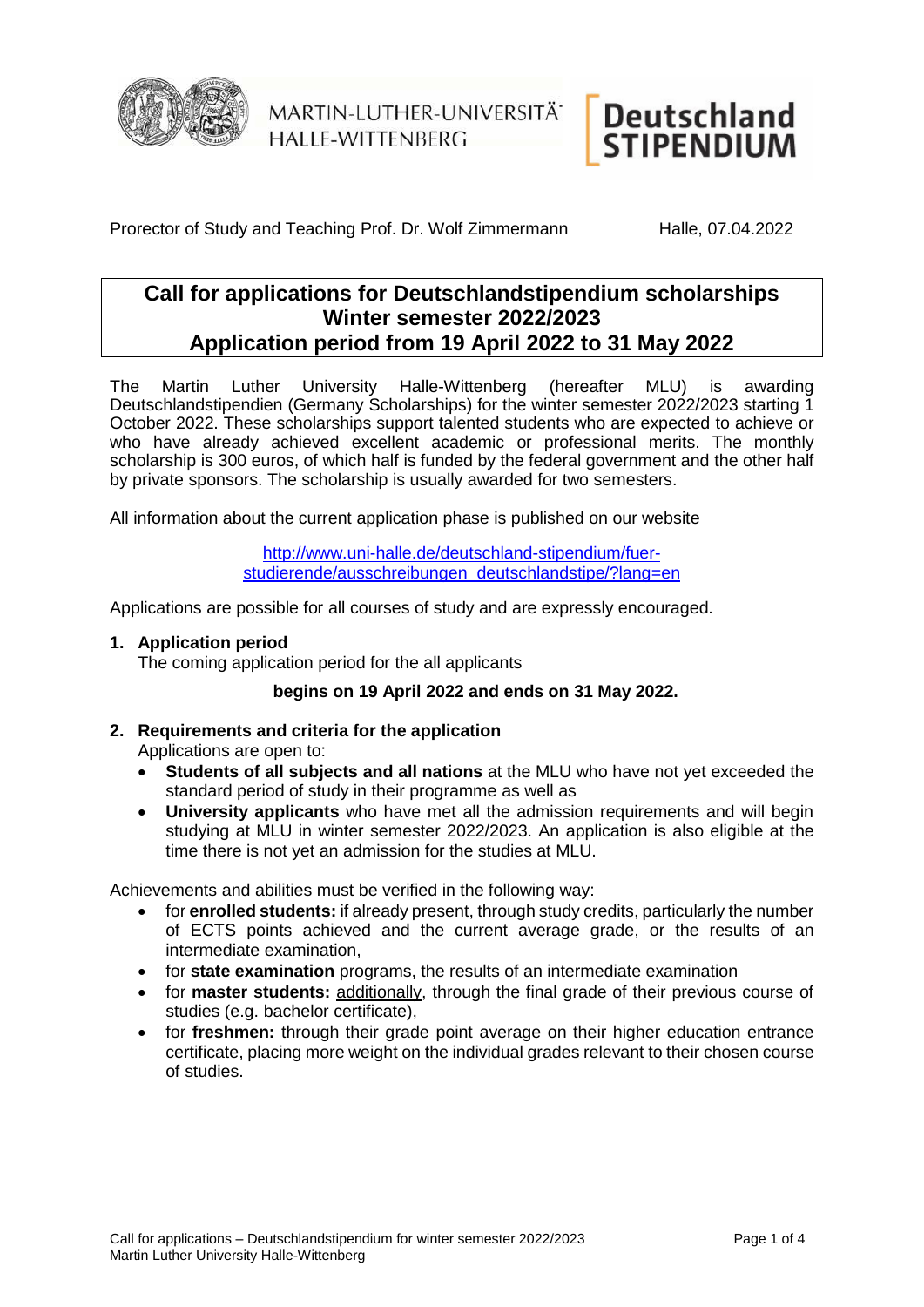When looking at the overall potential of the applicant, the following shall also be considered:

- 1. Special achievements, distinctions and awards, e.g. sport, dance and music contests or specialist competitions at state and/ or federal level within the last 3 years.
- 2. Completed prior vocational education.
- 3. Extra-curricular activities or activities not related to the course of studies such as voluntary work (e.g. voluntary social year [FSJ], voluntary ecological year [FÖJ], activity as a trainer) that lasted at least 6 months and that do not date back more than 3 years prior to the time of application,
- 4. social engagement (e.g. active participation in unions or associations, churches or other religious societies) that lasted at least 6 months and that do not date back more than 3 years prior to the time of application,
- 5. college political or political commitment (e.g. committee work at the MLU or engagement in a party, trade union or similar politically active organisations) that lasted at least 6 months and that do not date back more than 3 years prior to the time of application.
- 6. Special personal or social circumstances like chronic illnesses and/ or disabilities, caring for your own children in your own household, especially as a single-parent,
- 7. caring for close relatives within the last 3 years and a duration of at least 6 months,
- 8. cooperation/ work in a family business and/ or employment while studying (e.g. working as an assistant at the MLU) that lasted of at least 6 months and that do not date back more than 3 years prior to the time of application,
- 9. family origins (neither parent has a university degree, so the applicant is the first graduate in the family), migration background including refugee background, foreign students (only for the purpose of studying at the MLU).

#### **3. Form of application and application documents:**

For your application please use the online application portal, provided by the Federal Ministry of Education and Research by this external link: **<https://bewerbung.dstip.de/uni-halle>**.

#### **The application process includes the following steps:**

- 1. Please carefully read, fill in and sign the application agreement. The signed agreement then needs attached to your online application.
- 2. Enter and save all the required information in the online application portal. Required fields marked with an asterisk \* must be filled in.
- 3. Upload the required documents listed below (as PDF files only). Please avoid taking pictures from documents with your phone or from your computer screen. Badly legible or illegible documents cannot be considered in the application process.

#### **Required application documents:**

Please attach the following documents as PDF files:

- the signed and scanned application agreement,
- a Curriculum Vitae.
- a motivation letter of max. 1 DIN A4 page, in which the aspects according to StipG § 3 and StipV § 2 (2) are explained if applicable to you,
- certificate of higher education entrance qualification; **for foreign certificates**: an officially authenticated transferable translation into German or English and a conversion into the German grading system (e.g. a verification by uni-assist e.V.),
- if already present, certificates/ confirmations of examinations and assessments as well as achieved credit points (ECTS) (e.g. a current overview of your subjects and grades from the online Löwenportal, a current performance record from your faculty or from your examination office),
- for master students or university applicants for a master programme: certificates of the first university degree (e.g. bachelor certificate) if already present,
- the current certificate of enrolment, if already present. Applicants to the university: please submit the certificate of enrolment or the letter of admission as soon as available.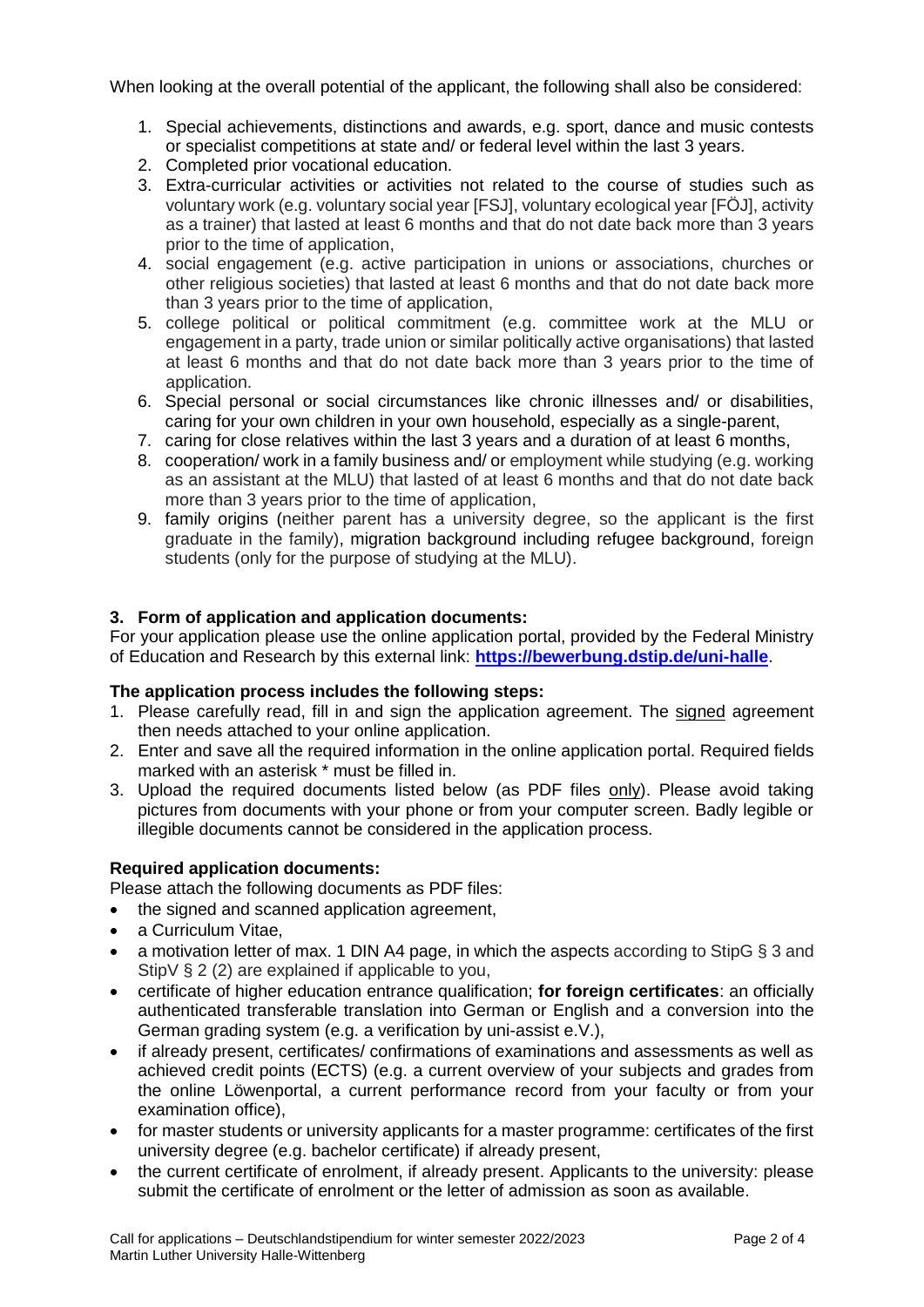If stated in the online application:

- certificates of prior vocational education, evidences of employment while studying and/ or work in a family business (e.g. attestation from your employer, copy of employment contract), certificates of achievements and awards, evidences of extra-curricular voluntary engagement,
- evidences of special personal and social circumstances (Proof of migration/ refugee background and first academic in family (only regarding the parents) is not required, but must be described in detail in the application).

Commendation letters and letters of reference will not be considered in the application process.

If the application documents are not in German or English, please attach an officially certified (amtlich beglaubigt) translation.

#### **Important information:**

- Please carefully read the **instructions for online applications** in the application agreement before completing the online form.
- The application is **only valid** when the required documents are complete and submitted to the Martin Luther University Halle-Wittenberg in the online application portal by the end of deadline. Late or incomplete applications will not be accepted.
- Access to the online application process and the downloading of the application agreement begins on **19 April 2022 at 8 am** and ends on **31 May 2022 at 3 pm.**
- The scholarship will only be paid to students enrolled at MLU.
- There is no legal entitlement to the scholarship.
- The scholarship will **not** be deducted from financial support as per the German Federal Education Assistance Act (BAföG).
- The Deutschlandstipendium will not be granted to anyone already receiving financial support of more than 30 euros from a scholarship organisation. DAAD or similar organisation. For more information on the admissibility of receiving other scholarships simultaneously to the Deutschlandstipendium, please go to: [https://www.deutschlandstipendium.de/deutschlandstipendium/shareddocs/downloads/fil](https://www.deutschlandstipendium.de/deutschlandstipendium/shareddocs/downloads/files/dstip_uebersicht_doppelfoerderung.pdf?__blob=publicationFile&v=1) [es/dstip\\_uebersicht\\_doppelfoerderung.pdf?\\_\\_blob=publicationFile&v=1](https://www.deutschlandstipendium.de/deutschlandstipendium/shareddocs/downloads/files/dstip_uebersicht_doppelfoerderung.pdf?__blob=publicationFile&v=1)

Due to the Covid 19 pandemic, a new regulation was made regarding the standard period of study. For students who were enrolled in

- summer semester 2020
- winter semester 2020/2021
- summer semester 2021
- winter semester 2021/2022

and were not on leave of absence, the standard period of study will be increased by up to four semesters. This means that the Deutschlandstipendium can also be drawn for up to four semesters beyond the actual standard period of study.